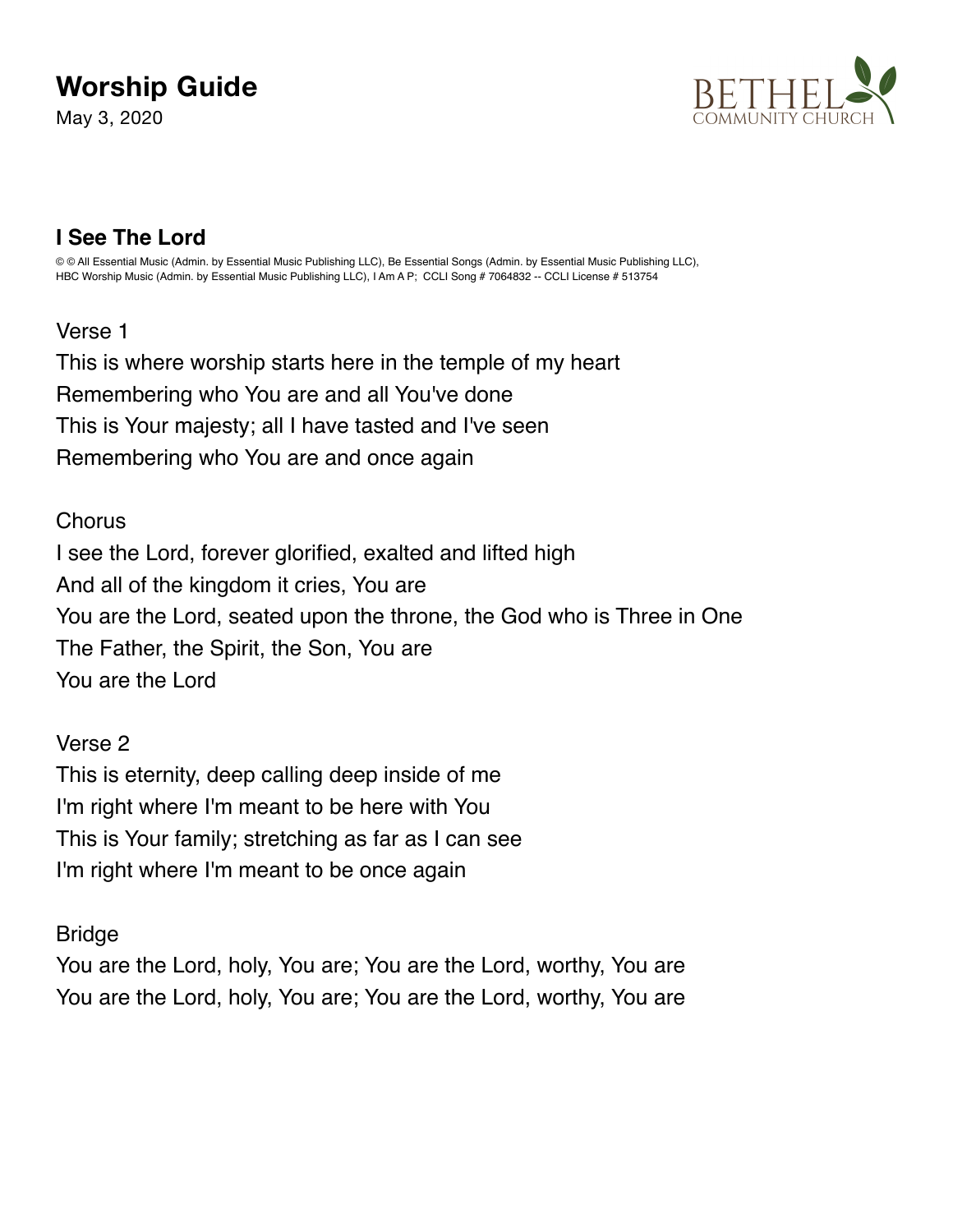## **Worship Guide**

May 3, 2020



### **Praise To The Lord The Almighty** with **Good Good Father**

Catherine Winkworth | Joachim Neander Words: Public Domain; Music: Public Domain CCLI Song # 43073

Verse 1

Praise to the Lord the Almighty the King of creation O my soul praise Him for He is thy health and salvation Come, all who hear, now to His temple draw near Praise Him in glad adoration

Verse 2

Praise to the Lord above all things so wondrously reigning Sheltering you under His wings, and so gently sustaining Have you not seen, all that is needful has been Sent by his gracious ordaining

#### **Chorus**

You're a good, good Father, it's who you are, it's who you are, it's who you are And I'm loved by you, it's who I am, it's who I am, it's who I am

Verse 3 Praise to the Lord who will prosper your work and defend you Surely His goodness and mercy shall daily attend you Ponder anew what the Almighty can do If with His love He befriends you

Verse 4 Praise to the Lord O let all that is in me adore Him All that has life and breath come now with praises before Him Let the Amen sound from His people again Gladly forever adore Him